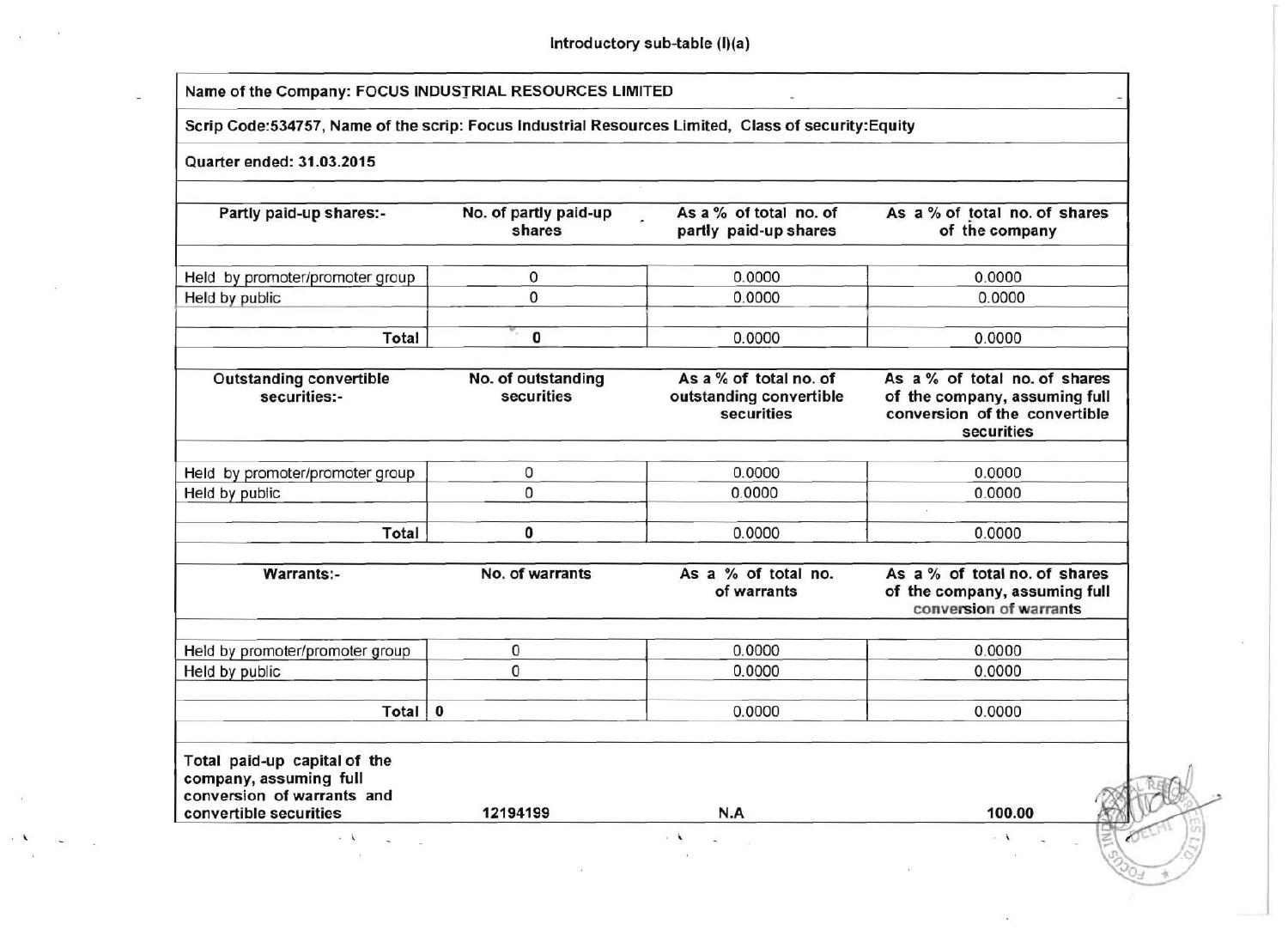| CATE-<br><b>GORY</b><br>CODE | CATEGORY OF<br>SHAREHOLDERS                                              | NUMBER OF<br>SHAREHOLDERS | TOTAL<br>NUMBER OF<br><b>SHARES</b> | NUMBER OF<br>SHARES HELD IN<br><b>DEMATERIALIZED</b><br>FORM |                   | TOTAL SHAREHOLDING AS<br>NUMBER OF SHARES      | SHARES PLEDGED OR<br>A PERCENTAGE OF TOTAL OTHERWISE ENCUMBERED |                    |  |
|------------------------------|--------------------------------------------------------------------------|---------------------------|-------------------------------------|--------------------------------------------------------------|-------------------|------------------------------------------------|-----------------------------------------------------------------|--------------------|--|
|                              | o.                                                                       |                           |                                     |                                                              | AS A<br>$OF(A+B)$ | AS A<br>PERCENTAGE   PERCENTAGE<br>$OF(A+B+C)$ | NUMBER OF<br><b>SHARES</b>                                      | AS A<br>PERCENTAGE |  |
| (A)                          | SHAREHOLDING OF<br>PROMOTER<br>AND<br>PROMOTER GROUP                     |                           |                                     |                                                              | ۰                 |                                                |                                                                 |                    |  |
| (1)                          | INDIAN                                                                   |                           |                                     |                                                              |                   |                                                |                                                                 |                    |  |
| (A)                          | INDIVIDUALS/<br>HINDU UNDIVIDED<br>FAMILY                                | 14                        | 7220232                             | 7220232                                                      | 59.21             | 59.21                                          | $\mathbf{0}$                                                    | 0.00               |  |
| (B)                          | CENTRAL<br><b>GOVERNMENT/STATE</b><br>GOVERNMENT (S)                     | $\theta$                  | $\alpha$                            | $\overline{0}$                                               | 0.00              | 0.00                                           | $\ddot{\mathbf{0}}$                                             | 0.00               |  |
| (C)                          | BODIES CORPORATE                                                         | $\Omega$                  | $\bf 0$                             | $\Omega$                                                     | 0.00              | 0.00                                           | $\Omega$                                                        | 0.00               |  |
| (D)                          | FINANCIAL<br>INSTITUTIONS/<br><b>BANKS</b>                               | 0                         | $\theta$                            | $\overline{0}$                                               | 0.00              | 0.00                                           | $\theta$                                                        | 0.00               |  |
| (E)                          | ANY OTHER<br>DIRECTORS & THEIR<br><b>RELATIVES</b>                       | $\circ$                   | $\sigma$                            | $\circ$                                                      | 0.00              | 0.00                                           | 0                                                               | 0.00               |  |
|                              | SOCIETIES<br>PARTNERSHIP FIRMS                                           | $\circ$<br>0              | 0<br>$\Omega$                       | ٥<br>Ö                                                       | 0.00<br>0.00      | 0.00<br>0.00                                   | o<br>$\ddot{\rm{o}}$                                            | 0.00<br>0.00       |  |
|                              | RBI                                                                      | 0                         | 0                                   | $\overline{0}$                                               | 0.00              | 0.00                                           | $\Omega$                                                        | 0.00               |  |
|                              | EMP. WELFARE FUND                                                        | $\circ$                   | 0                                   | $\circ$                                                      | 0.00              | 0.00                                           | 0                                                               | 0.00               |  |
|                              | ESOP/ESOS                                                                | 0                         | Ü                                   | o                                                            | 0.00              | 0.00                                           | 0                                                               | 0.00               |  |
|                              | <b>TRUSTS</b>                                                            | o                         | ö                                   | 0                                                            | 0.00              | 0.00                                           | $\circ$                                                         | 0.00               |  |
|                              | $SUB-TOTAL (A) (1)$                                                      | 14                        | 7220232                             | 7220232                                                      | 59.21             | 59.21                                          | 0                                                               | 0.00               |  |
| (2)                          | FOREIGN                                                                  |                           |                                     |                                                              |                   |                                                |                                                                 |                    |  |
| (A)                          | INDIVIDUALS (NON<br>-RESIDENT<br>INDIVIDUALS/<br>FOREIGN<br>INDIVIDUALS) | $\mathbf{0}$              | $\ddot{\mathbf{0}}$                 | $\Omega$                                                     | 0.00              | 0.00                                           | $\theta$                                                        | 0.00               |  |
| (B)                          | BODIES CORPORATE                                                         | 0                         | 0                                   | $\Omega$                                                     | 0.00              | 0.00                                           | $\Omega$                                                        | 0.00               |  |
| (C)                          | <b>INSTITUATIONS</b>                                                     | $\circ$                   | ö                                   | $\mathbf{0}$                                                 | 0.00              | 0.00                                           | $\circ$                                                         | 0.00               |  |
| (D)                          | QUALIFIED FOREIGN<br>INVESTOR                                            | $\bf{0}$                  | $\ddot{\rm{o}}$                     | $\mathbf{0}$                                                 | 0.00              | 0.00                                           | $\overline{0}$                                                  | 0.00               |  |

 $\label{eq:2.1} \frac{1}{\lambda} \sum_{\mathbf{k}} \frac{1}{\mathbf{k}} \mathbf{e}^{-\mathbf{k} \cdot \mathbf{r}} \mathbf{e}^{-\mathbf{k} \cdot \mathbf{r}}$ 

 $\langle \Psi \rangle$ 

 $\ddot{\phantom{1}}$ 

 $\sim 10^7$ 

 $\sim$ 

 $\begin{array}{ccccc}\n\ddots & \ddots & \ddots & \ddots\n\end{array}$ 

 $\sim$ 

ANNEXURE II<br>SCRIP CODE : 534757 SCRIP NAME : FOCUS INDUSTRIAL RESOURCES LTD SCRIP TYPE :- EQUITY<br>(I)(A) STATEMENT SHOWING SHAREHOLDING PATTERN AS ON 31/03/2015

 $\frac{1}{2}$ 

 $\gamma_f$ 

 $\geq 1$  .

 $\sim$ 

 $\sim$ 

 $\hat{\phantom{a}}$ 

 $\begin{array}{ccccccccc} \cdot & \bullet & & \bullet & & \circ \\ & \cdot & \bullet & & \circ & & \circ \end{array}$ 

 $-100$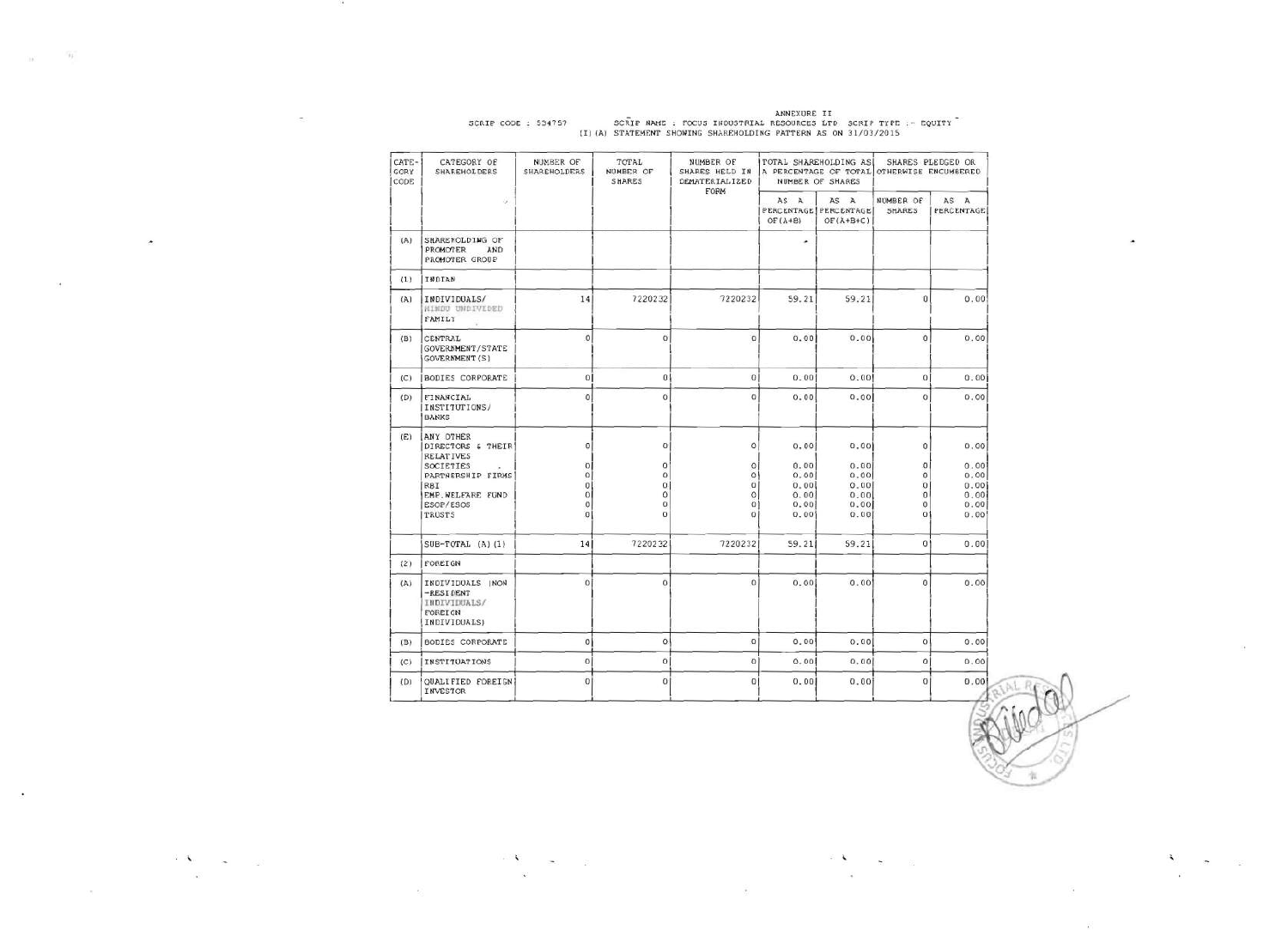| ANY OTHER<br>0<br>0.00<br>0.00<br>o<br>DIRECTORS & THEIR<br>$\circ$<br>$\circ$<br>RELATIVES<br>0.00<br>о<br>0<br>0<br>0.00<br>$\circ$<br>SOCIETIES<br>$\circ$<br>$\mathbf{0}$<br>$\mathbf{0}$<br>0.00<br>0.00<br>0<br>PARTNERSHIP FIRMS<br>0<br>$\alpha$<br>0.00<br>0.00<br>$\circ$<br>EMP. WELFARE FUND<br>0<br>O<br>$\circ$<br>0.00<br>0.00<br>$\circ$<br>TRUST<br>0<br>$\circ$<br>o<br>0.00<br>0<br>ESOP/ESOS<br>0<br>0.00<br>$\mathbf{0}$<br>$\circ$<br>$\overline{0}$<br>O<br>0.00<br>0.00<br>$SUB-TOTAL(A) (2)$<br>o<br>7220232<br>59.21<br>59.21<br>14<br>7220232<br>TOTAL<br>SHAREHOLDING OF<br><b>PROMOTER</b><br>AND<br>PROMOTER UROUP<br>$(A)$ =<br>×.<br>$(A) (1) + (A) (2)$<br>PUBLIC<br>SHAREHOLDINGS<br>INSTITUTIONS<br>$\mathbf{0}$<br>$\mathbf{0}$<br>0<br>$\circ$<br>0.00<br>0.00<br>MUTUAL FUNDS/UTI<br>0<br>$\overline{0}$<br>$\alpha$<br>0.00<br>0.00<br>$\bf{0}$<br><b>FINANCIAL</b><br>INSTITUTIONS/<br><b>BANKS</b><br>Ö.<br>O(<br>$\mathbf{0}$<br>o<br>0.00<br>0.00<br>CENTRAL<br>GOVERNMENT/<br>STATE<br><b>GOVERNMENT (S)</b><br>$\mathbf{0}$<br>$\circ$<br>0.00<br>0.00<br>$\Omega$<br>VENTURE CAPITAL<br>0<br>FUNDS<br>$\circ$<br>$\circ$<br>$\circ$<br>$\circ$<br>0.00<br>0.00<br>INSURANCE<br>COMPANIES<br>Ü.<br>0<br>$\circ$<br>0<br>0.00<br>0.00<br>FOREIGN<br>INSTITUTIONAL<br>INVESTORS<br>$\circ$<br>0<br>0.00<br>0.00<br>$\circ$<br>$\mathbf 0$<br>FOREIGN VENTURE<br>CAPITAL INVESTORS<br>$\circ$<br>$\mathbf{0}$<br>$\mathbf 0$<br>$\circ$<br>0.00<br>0.00<br>QUALIFIED FOREIGN<br>INVESTOR<br>ANY OTHER<br>ö<br>0.00<br>0.00<br>0<br>$\circ$<br>$\mathbf 0$<br>FOREIGN FIN INST<br>$\circ$<br>$\circ$<br>o<br>0<br>0.00<br>0.00<br>FOREIGN MUT. FUND<br>$\mathbb O$<br>0.00<br>0.00<br>0<br>F.F.I/BANKS<br>0<br>$\circ$<br>$\mathbf{0}$<br>$\circ$<br>0<br>0.00<br>0.00<br>Ŭ.<br>STRESSED ASSET<br>STABILISATION<br>FUND<br>0<br>0.00<br>0.00<br>o<br>STATE FIN. CORP.<br>$\theta$<br>0<br>$\mathbf{0}$<br>$\alpha$<br>0.00<br>$\alpha$<br>$\circ$<br>0.00<br>$SUB-TOTAL(B) (1)$ |             | SCRIP CODE : 534757_ | SCRIP NAME : FOCUS INDUSTRIAL RESOURCES LTD SCRIP TYPE :- EQUITY |  |                              |
|--------------------------------------------------------------------------------------------------------------------------------------------------------------------------------------------------------------------------------------------------------------------------------------------------------------------------------------------------------------------------------------------------------------------------------------------------------------------------------------------------------------------------------------------------------------------------------------------------------------------------------------------------------------------------------------------------------------------------------------------------------------------------------------------------------------------------------------------------------------------------------------------------------------------------------------------------------------------------------------------------------------------------------------------------------------------------------------------------------------------------------------------------------------------------------------------------------------------------------------------------------------------------------------------------------------------------------------------------------------------------------------------------------------------------------------------------------------------------------------------------------------------------------------------------------------------------------------------------------------------------------------------------------------------------------------------------------------------------------------------------------------------------------------------------------------------------------------------------------------------------------------------------------------------------------------------------------------------------------------------------------------------------|-------------|----------------------|------------------------------------------------------------------|--|------------------------------|
|                                                                                                                                                                                                                                                                                                                                                                                                                                                                                                                                                                                                                                                                                                                                                                                                                                                                                                                                                                                                                                                                                                                                                                                                                                                                                                                                                                                                                                                                                                                                                                                                                                                                                                                                                                                                                                                                                                                                                                                                                          | (E)         |                      |                                                                  |  | 0.00                         |
|                                                                                                                                                                                                                                                                                                                                                                                                                                                                                                                                                                                                                                                                                                                                                                                                                                                                                                                                                                                                                                                                                                                                                                                                                                                                                                                                                                                                                                                                                                                                                                                                                                                                                                                                                                                                                                                                                                                                                                                                                          |             |                      |                                                                  |  | 0.00                         |
|                                                                                                                                                                                                                                                                                                                                                                                                                                                                                                                                                                                                                                                                                                                                                                                                                                                                                                                                                                                                                                                                                                                                                                                                                                                                                                                                                                                                                                                                                                                                                                                                                                                                                                                                                                                                                                                                                                                                                                                                                          |             |                      |                                                                  |  | 0.00                         |
|                                                                                                                                                                                                                                                                                                                                                                                                                                                                                                                                                                                                                                                                                                                                                                                                                                                                                                                                                                                                                                                                                                                                                                                                                                                                                                                                                                                                                                                                                                                                                                                                                                                                                                                                                                                                                                                                                                                                                                                                                          |             |                      |                                                                  |  | 0.00                         |
|                                                                                                                                                                                                                                                                                                                                                                                                                                                                                                                                                                                                                                                                                                                                                                                                                                                                                                                                                                                                                                                                                                                                                                                                                                                                                                                                                                                                                                                                                                                                                                                                                                                                                                                                                                                                                                                                                                                                                                                                                          |             |                      |                                                                  |  | 0.00<br>0.00                 |
|                                                                                                                                                                                                                                                                                                                                                                                                                                                                                                                                                                                                                                                                                                                                                                                                                                                                                                                                                                                                                                                                                                                                                                                                                                                                                                                                                                                                                                                                                                                                                                                                                                                                                                                                                                                                                                                                                                                                                                                                                          |             |                      |                                                                  |  |                              |
|                                                                                                                                                                                                                                                                                                                                                                                                                                                                                                                                                                                                                                                                                                                                                                                                                                                                                                                                                                                                                                                                                                                                                                                                                                                                                                                                                                                                                                                                                                                                                                                                                                                                                                                                                                                                                                                                                                                                                                                                                          |             |                      |                                                                  |  | 0.00                         |
|                                                                                                                                                                                                                                                                                                                                                                                                                                                                                                                                                                                                                                                                                                                                                                                                                                                                                                                                                                                                                                                                                                                                                                                                                                                                                                                                                                                                                                                                                                                                                                                                                                                                                                                                                                                                                                                                                                                                                                                                                          |             |                      |                                                                  |  | 0.00                         |
|                                                                                                                                                                                                                                                                                                                                                                                                                                                                                                                                                                                                                                                                                                                                                                                                                                                                                                                                                                                                                                                                                                                                                                                                                                                                                                                                                                                                                                                                                                                                                                                                                                                                                                                                                                                                                                                                                                                                                                                                                          | (B)         |                      |                                                                  |  |                              |
|                                                                                                                                                                                                                                                                                                                                                                                                                                                                                                                                                                                                                                                                                                                                                                                                                                                                                                                                                                                                                                                                                                                                                                                                                                                                                                                                                                                                                                                                                                                                                                                                                                                                                                                                                                                                                                                                                                                                                                                                                          | (1)         |                      |                                                                  |  |                              |
|                                                                                                                                                                                                                                                                                                                                                                                                                                                                                                                                                                                                                                                                                                                                                                                                                                                                                                                                                                                                                                                                                                                                                                                                                                                                                                                                                                                                                                                                                                                                                                                                                                                                                                                                                                                                                                                                                                                                                                                                                          | (A)         |                      |                                                                  |  | 0.00                         |
|                                                                                                                                                                                                                                                                                                                                                                                                                                                                                                                                                                                                                                                                                                                                                                                                                                                                                                                                                                                                                                                                                                                                                                                                                                                                                                                                                                                                                                                                                                                                                                                                                                                                                                                                                                                                                                                                                                                                                                                                                          | (B)         |                      |                                                                  |  | 0.00                         |
|                                                                                                                                                                                                                                                                                                                                                                                                                                                                                                                                                                                                                                                                                                                                                                                                                                                                                                                                                                                                                                                                                                                                                                                                                                                                                                                                                                                                                                                                                                                                                                                                                                                                                                                                                                                                                                                                                                                                                                                                                          | (C)         |                      |                                                                  |  | 0.00                         |
|                                                                                                                                                                                                                                                                                                                                                                                                                                                                                                                                                                                                                                                                                                                                                                                                                                                                                                                                                                                                                                                                                                                                                                                                                                                                                                                                                                                                                                                                                                                                                                                                                                                                                                                                                                                                                                                                                                                                                                                                                          | (D)         |                      |                                                                  |  | 0.00                         |
|                                                                                                                                                                                                                                                                                                                                                                                                                                                                                                                                                                                                                                                                                                                                                                                                                                                                                                                                                                                                                                                                                                                                                                                                                                                                                                                                                                                                                                                                                                                                                                                                                                                                                                                                                                                                                                                                                                                                                                                                                          | (E)         |                      |                                                                  |  | 0.00                         |
|                                                                                                                                                                                                                                                                                                                                                                                                                                                                                                                                                                                                                                                                                                                                                                                                                                                                                                                                                                                                                                                                                                                                                                                                                                                                                                                                                                                                                                                                                                                                                                                                                                                                                                                                                                                                                                                                                                                                                                                                                          | (F)         |                      |                                                                  |  | 0.00                         |
|                                                                                                                                                                                                                                                                                                                                                                                                                                                                                                                                                                                                                                                                                                                                                                                                                                                                                                                                                                                                                                                                                                                                                                                                                                                                                                                                                                                                                                                                                                                                                                                                                                                                                                                                                                                                                                                                                                                                                                                                                          | $ G\rangle$ |                      |                                                                  |  | 0.00                         |
|                                                                                                                                                                                                                                                                                                                                                                                                                                                                                                                                                                                                                                                                                                                                                                                                                                                                                                                                                                                                                                                                                                                                                                                                                                                                                                                                                                                                                                                                                                                                                                                                                                                                                                                                                                                                                                                                                                                                                                                                                          | (H)         |                      |                                                                  |  | 0.00                         |
|                                                                                                                                                                                                                                                                                                                                                                                                                                                                                                                                                                                                                                                                                                                                                                                                                                                                                                                                                                                                                                                                                                                                                                                                                                                                                                                                                                                                                                                                                                                                                                                                                                                                                                                                                                                                                                                                                                                                                                                                                          | (T)         |                      |                                                                  |  | 0.00<br>0.00<br>0.00<br>0.00 |
|                                                                                                                                                                                                                                                                                                                                                                                                                                                                                                                                                                                                                                                                                                                                                                                                                                                                                                                                                                                                                                                                                                                                                                                                                                                                                                                                                                                                                                                                                                                                                                                                                                                                                                                                                                                                                                                                                                                                                                                                                          |             |                      |                                                                  |  | 0.00                         |
|                                                                                                                                                                                                                                                                                                                                                                                                                                                                                                                                                                                                                                                                                                                                                                                                                                                                                                                                                                                                                                                                                                                                                                                                                                                                                                                                                                                                                                                                                                                                                                                                                                                                                                                                                                                                                                                                                                                                                                                                                          |             |                      |                                                                  |  | 0.00                         |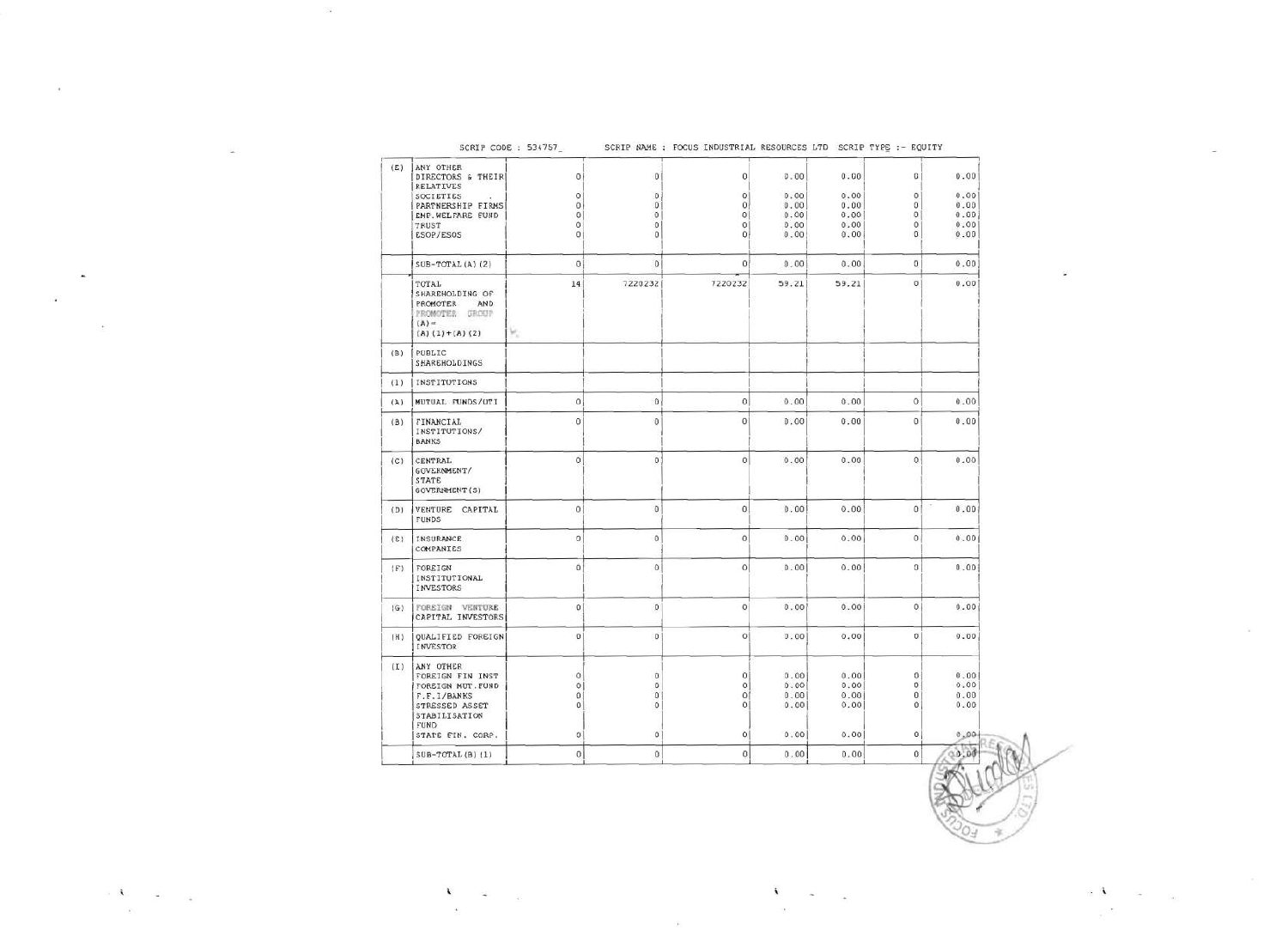| (2)            | NON-INSTITUTIONS                                                                                                                 |                                                       |                                            |                                                |                              |                              |                                                     |                              |  |
|----------------|----------------------------------------------------------------------------------------------------------------------------------|-------------------------------------------------------|--------------------------------------------|------------------------------------------------|------------------------------|------------------------------|-----------------------------------------------------|------------------------------|--|
| (A)            | <b>BODIES CORPORATE</b>                                                                                                          | 49                                                    | 1073648                                    | 1073648                                        | 8.80                         | 8.80                         | $\circ$                                             | 0.00                         |  |
| (B)            | INDIVIDUALS<br>I. INDIVIOUAL<br>SHAREHOLDERS<br>HOLDING<br>NOMINAL SHARE<br>CAPITAL UPTO<br>RS. 1 LAKH                           | 493                                                   | 500022                                     | 500022                                         | 4.10                         | 4.10                         | $\mathbf{0}$                                        | 0.00                         |  |
|                | II.INDIVIDUAL<br>SHAREHOLDERS<br>HOLDING<br>NOMINAL SHARE<br>CAPITAL<br>IN<br><b>EXCESS</b><br>OF<br>RS. 1 LAKH                  | 74                                                    | 2939520                                    | 2939520                                        | 24.11                        | 24.11                        | $\mathbf{0}$                                        | 0.00                         |  |
| (C)            | QUALIFIED FOREIGN<br>INVESTOR                                                                                                    | 0 <sup>1</sup>                                        | $\Omega$                                   | $\Omega$                                       | 0.00                         | 0.00                         | $\Omega$                                            | 0.00                         |  |
| (D)            | ANY OTHER<br><b>TRUSTS</b><br>DIRECTORS & THEIR<br><b>RELATIVES</b><br>MARKET MAKER<br>NRI                                       | $\mathbf{0}$<br>01<br>$\bf{0}$<br>$\mathbf{1}$        | $\circ$<br>0 <sup>1</sup><br>O<br>15       | $\circ$<br>$\mathbf 0$<br>$\overline{0}$<br>15 | 0.00<br>0.00<br>0.00<br>0.00 | 0.00<br>0.00<br>0.00<br>0.00 | $\mathbf 0$<br>$\boldsymbol{0}$<br>0<br>$\mathbf 0$ | 0.00<br>0.00<br>0.00<br>0.00 |  |
|                | CLEARING MEMBERS<br>HUF<br>NR1S/OCBS<br>ESOP/ESOS/ESPS                                                                           | $\mathbf{1}$<br>67<br>$\ddot{\mathbf{0}}$<br>$\bf{0}$ | $\mathsf{s}$<br>460757<br>0<br>$\mathbf 0$ | $\mathsf{S}$<br>460757<br>$\circ$<br>$\circ$   | 0.00<br>3.78<br>0.00<br>0.00 | 0.00<br>3.78<br>0.00<br>0.00 | $\Omega$<br>$\mathbf 0$<br>$\circ$<br>$\mathbf{0}$  | 0.00<br>0.00<br>0.00<br>0.00 |  |
|                | $SUB-TOTAL(B) (2)$                                                                                                               | 685                                                   | 4973967                                    | 4973967                                        | 40.79                        | 40.79                        | $\ddot{\mathbf{0}}$                                 | 0.00                         |  |
|                | PUBLIC<br>TOTAL<br>SHAREHOLDING<br>$(B) = (B) (1) + (B) (2)$                                                                     | 685                                                   | 4973967                                    | 4973967                                        | 40.79                        | 40.79                        | $\mathbf 0$                                         | 0.00                         |  |
|                | TOTAL $(A)+(B)$                                                                                                                  | 699                                                   | 12194199                                   | 12194199                                       | 100.00                       | 100.00                       | $\Omega$                                            | 0.00                         |  |
| (C)            | SHARES HELD<br><b>BY</b><br>CUSTODIANS<br>AND<br>AGAINST<br>WHICH<br>DEPOSITORY<br><b>RECEIPTS</b><br>HAVE<br><b>BEEN ISSUED</b> |                                                       |                                            |                                                |                              |                              |                                                     |                              |  |
|                | 1 PROMOTER AND<br>PROMOTER GROUP                                                                                                 | $\Omega$                                              | $\circ$                                    | $\mathbf 0$                                    | 0.00                         | 0.00                         | $\mathbf 0$                                         | 0.00                         |  |
| 2 <sup>1</sup> | PUBLIC                                                                                                                           | $\circ$                                               | $\circ$                                    | $\circ$                                        | N. A.                        | 0.00                         | $\,0\,$                                             | 0.00                         |  |
|                | GRAND TOTAL<br>$(A) + (B) + (C)$                                                                                                 | 699                                                   | 12194199                                   | 12194199                                       | N. A.                        | 100.00                       | $\overline{0}$                                      | 0.00                         |  |

 $\sim$  A  $_{\odot}$   $=$   $\omega$ 

 $\geq 2$ 

 $\mathcal{A}^{\mathcal{A}}$  .

 $\sim$ 

 $\sim 100$ 

 $\sim$ 

 $\label{eq:2.1} \mathbf{e}^{\top}\mathbf{V} = \mathbf{e}^{\top}\mathbf{v} = \mathbf{e}^{\top}\mathbf{v}$ 

- 92. 1

 $\mathbf{r}$  ). The contract of the contract of the contract of the contract of the contract of the contract of the contract of the contract of the contract of the contract of the contract of the contract of the contract of t

 $\sim$ 

 $\label{eq:1} \begin{array}{ll} \mathbf{A} & \mathbf{A} & \mathbf{A} \\ \mathbf{A} & \mathbf{A} & \mathbf{A} \\ \mathbf{A} & \mathbf{A} & \mathbf{A} \\ \mathbf{A} & \mathbf{A} & \mathbf{A} \\ \mathbf{A} & \mathbf{A} & \mathbf{A} \\ \mathbf{A} & \mathbf{A} & \mathbf{A} \\ \mathbf{A} & \mathbf{A} & \mathbf{A} \\ \mathbf{A} & \mathbf{A} & \mathbf{A} \\ \mathbf{A} & \mathbf{A} & \mathbf{A} \\ \mathbf{A} & \mathbf{A} & \mathbf$ 

 $\mathbf{x}$  .

SCRIP CODE : 534757 SCRIP NAME : FOCUS INDUSTRIAL RESOURCES LTD SCRIP TYPE :- EQUITY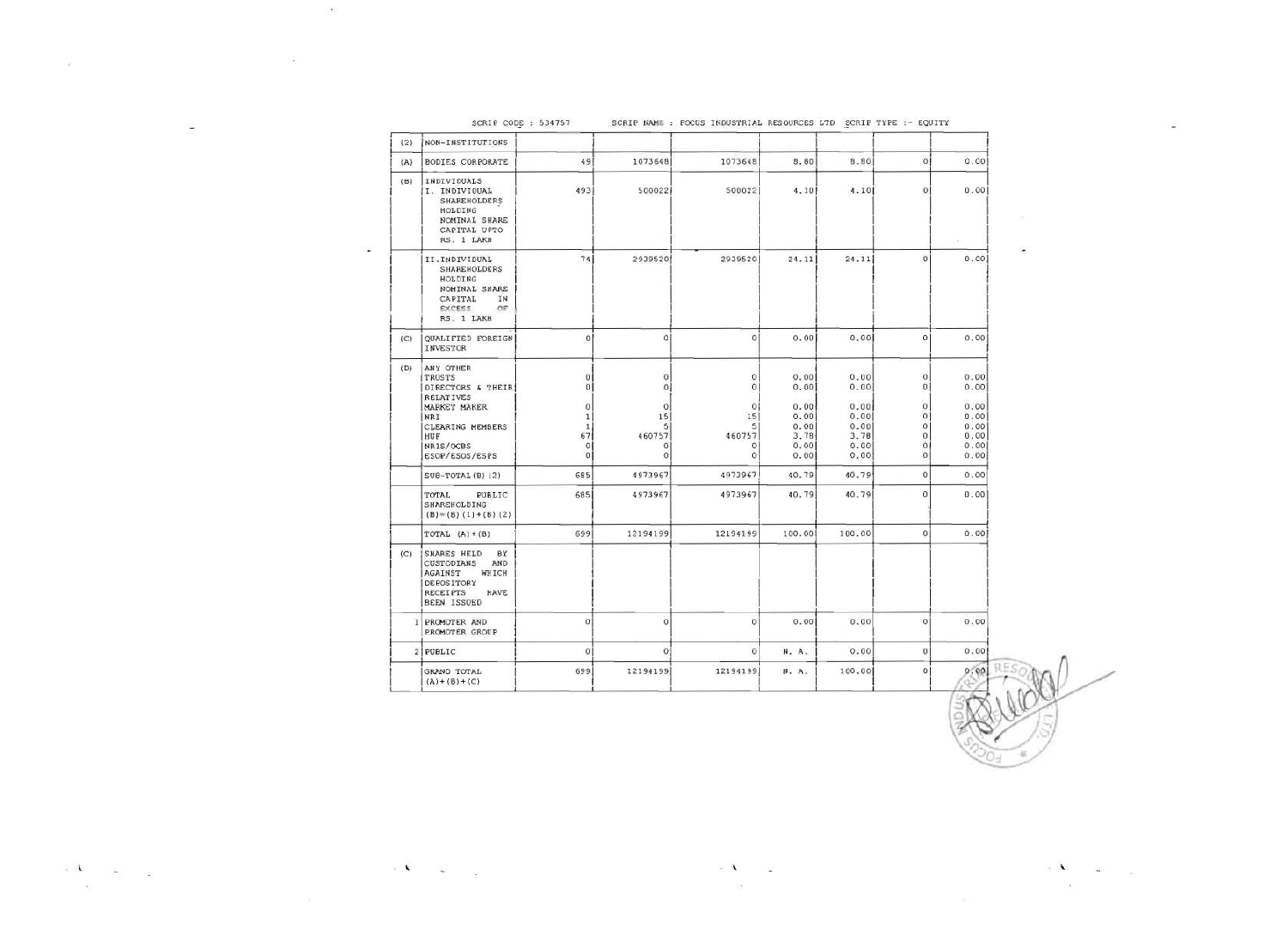|                                                                                                                                               |                                    | <b>QUARTER ENDED 31/03/2015</b>                                    |                                                                                                               |
|-----------------------------------------------------------------------------------------------------------------------------------------------|------------------------------------|--------------------------------------------------------------------|---------------------------------------------------------------------------------------------------------------|
| PARTLY PAID-UP SHARES:-                                                                                                                       | NUMBER OF PARTLY<br>PAID-UP SHARES | AS A & OF TOTAL NO. OF PARTLY<br>PAID-UP SHARES                    | AS A & OF TOTAL NO. OF SHARES<br>OF THE COMPANY                                                               |
| v                                                                                                                                             |                                    |                                                                    |                                                                                                               |
| HELD BY PROMOTER/PROMOTER GROUP                                                                                                               | $\circ$                            | 0.0000                                                             | 0.0000                                                                                                        |
| HELD BY PUBLIC                                                                                                                                | $\circ$                            | 0.0000                                                             | 0.0000                                                                                                        |
| TOTAL- D                                                                                                                                      | ٠<br>0                             | 0.0000                                                             | $\sim$ $\sim$<br>0.0000                                                                                       |
| OUTSTANDING CONVERTIBLE<br>k.<br>SECURITIES:-                                                                                                 | NO. OF OUTSTANDING<br>SECURITIES   | AS A & OF TOTAL NUMBER OF<br>OUTSTANDING CONVERTIBLE<br>SECURITIES | AS A & OF TOTAL NO. OF SHARES<br>OF THE COMPANY, ASSUMING FULL<br>CONVERSION OF THE<br>CONVERTIBLE SECURITEIS |
| HELD BY PROMOTER/PROMOTER GROUP.                                                                                                              | 0                                  | 0.0000                                                             | 0.0000                                                                                                        |
| HELD BY PUBLIC                                                                                                                                | 0                                  | 0.0000                                                             | 0.0000                                                                                                        |
| TOTAL- E                                                                                                                                      | O.                                 | 0.0000                                                             | 0.0000                                                                                                        |
| WARRANTS:-                                                                                                                                    | NUMBER OF WARRANTS                 | AS A & OF TOTAL NUMBER OF<br><b>WARRANTS</b>                       | AS A & OF TOTAL NO. OF SHARES<br>OF THE COMPANY, ASSUMING FULL<br>CONVERSION OF WARRANTS                      |
| HELD BY PROMOTER/PROMOTER GROUP                                                                                                               | 0                                  | 0.0000                                                             | 0.0000<br>$\mathbf{r}$                                                                                        |
| HELD BY PUBLIC                                                                                                                                | 0                                  | 0.0000                                                             | 0.0000                                                                                                        |
| TOTAL- F                                                                                                                                      | 0                                  | 0.0000                                                             | 0.0000                                                                                                        |
| TOTAL PAID-UP CAPITAL OF THE<br>COMPANY, ASSUMING FULL CONVERSION<br>OF WARRANTS AND CONVERTIBLE<br>SECURITIES<br>(GRAND TOTAL (A+B+C)+D+E+F) | 12194199                           | N.A.                                                               | 100.000                                                                                                       |

## INTRODUCTORY SUB-TABLE (I)(A)<br>SCRIP NAME: FOCUS INDUSTRIAL RESOURCES LTD SCRIP TYPE:- EQUITY  $SCRTP$   $COMR = 534757$

 $\sim 100$  m  $^{-1}$ 

 $\bullet$ 

 $\mathbf{A} = \mathbf{A} \mathbf{A}$ 

 $\sim$ 

 $\mathcal{L}$ 

 $\sim$ 

 $\mathbb{R}^{|\mathcal{K}|}$  . In the  $\mathbb{R}^{|\mathcal{K}|}$  $\sim$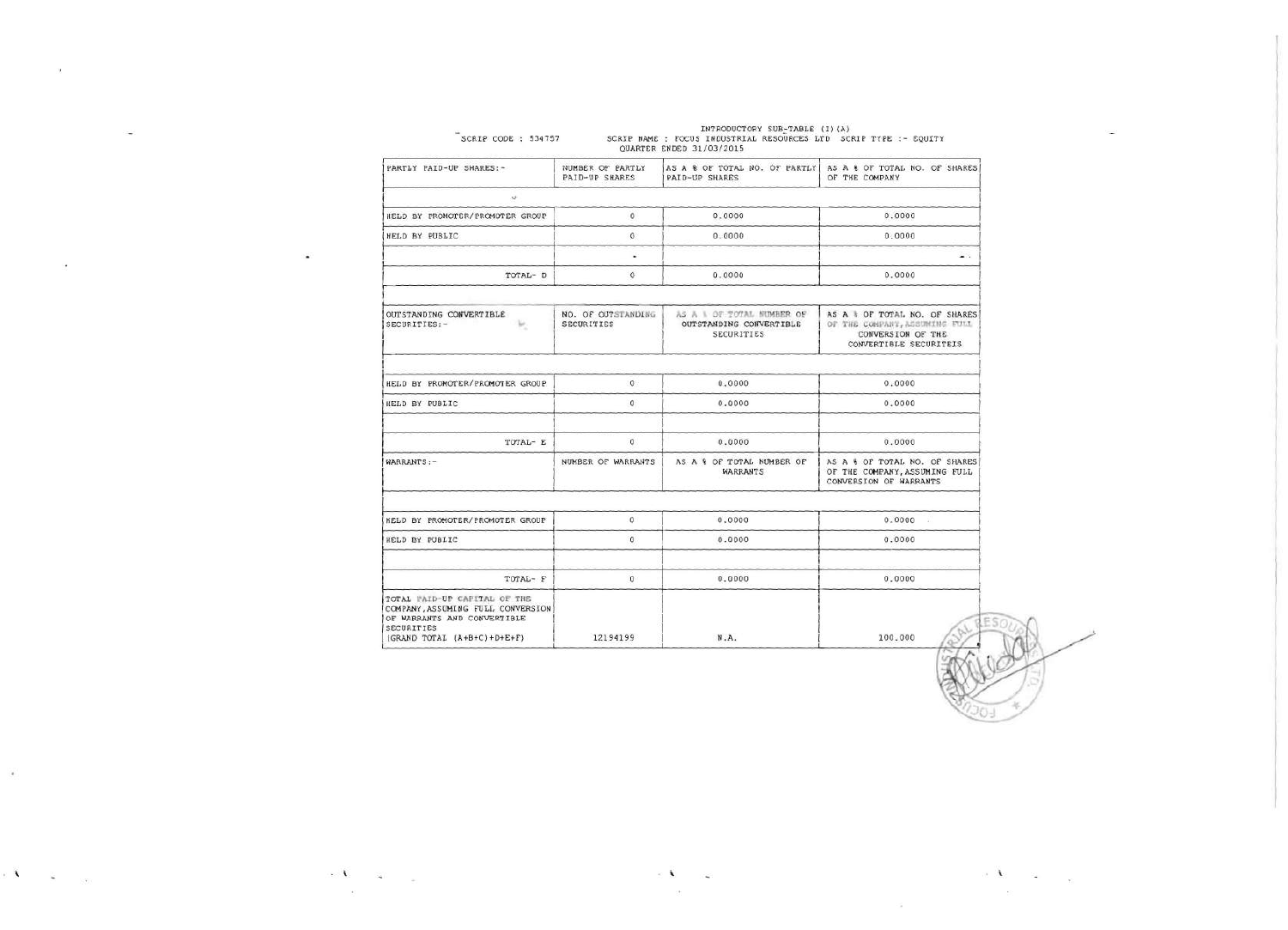| SRL.<br>NO. | NAME OF THE SHAREHOLDER                                                                                                                                                                                                                                                                                                                                                                                                   | DETAILS OF SHARES<br>HELD                                                                                                    |                                                                                                      | SHARES PLEDGED OR OTHERWISE ENCUMBERED |                                                                                                      |                                                                                                      |                                      |                                                                    | DETAILS OF WARRANTS DETAILS OF CONVERTIBLE<br>SECURITIES |                                                                             | TOTAL SHARES (INCL )<br>-UDING UNDERLYING<br>SHARES ASSUMING<br>FULL CONVERSION OF<br>WARRANTS AND CONV-<br>ERTIBLE SECURITIES)<br>AS A OF DILUTED<br>SHARE CAPITAL |
|-------------|---------------------------------------------------------------------------------------------------------------------------------------------------------------------------------------------------------------------------------------------------------------------------------------------------------------------------------------------------------------------------------------------------------------------------|------------------------------------------------------------------------------------------------------------------------------|------------------------------------------------------------------------------------------------------|----------------------------------------|------------------------------------------------------------------------------------------------------|------------------------------------------------------------------------------------------------------|--------------------------------------|--------------------------------------------------------------------|----------------------------------------------------------|-----------------------------------------------------------------------------|---------------------------------------------------------------------------------------------------------------------------------------------------------------------|
|             | $\ddot{}$                                                                                                                                                                                                                                                                                                                                                                                                                 | <b>SHARES</b><br><b>HELD</b><br>DATE:                                                                                        | NUMBER OF AS A & OF<br><b>GRAND TOTAL</b>                                                            | NUMBER                                 | AS A<br>PERCENTAGE                                                                                   | AS A & OF<br><b>GRAND TOTAL</b><br>$(A+B+C)$ OF<br>SUB-CLAUSE<br>$(I)$ $(A)$                         | NUMBER OF<br><b>WARRANTS</b><br>HELD | AS A<br>TOTAL<br>NO OF<br>WARRANTS HELD<br>OF THE<br>SAME<br>CLASS | NUMBER OF<br>CONVERTIBLE NUMBER OF<br>SECURITIES         | AS A & OF TOTAL<br>CONVERTIBLE<br>SECURITIES<br>OF THE SAME<br><b>CLASS</b> |                                                                                                                                                                     |
|             | I PRADEEP KUMAR JINDAL AAIPJ8526A<br>2 RACHANA BANSAL AITPB24640<br>KANIKA CPGPK3235J<br>A AANCHAL JINDAL AIHPJ4158R<br>5 MEERA MISHRA AJBPM5839R<br>6 RENU JINDAL ADDPJ7206K<br>AJAY KUMAR JINDAL ADDPJ7208H<br>8 ARCHIT JINDAL AGNPJ5775G<br>9 LAXMAN SINGH SATYAPAL AIDPS0821N<br>10 MAMTA JINDAL AEEPJ6955K<br>11 RENU JAIN AFNPJ7112E<br>12 PRADEEP KUMAR JINDAL AAEHP94990<br>13 SAJAN KUMAR JAIN (2)<br>ACSPJ6904A | 3000<br>165433<br>508129<br>600000<br>600000<br>605000<br>605000<br>605000<br>605000<br>610700<br>744364<br>766402<br>802204 | 0.02<br>1.36<br>4.17<br>4.92<br>4.92<br>4.96<br>4.96<br>4.96<br>4.96<br>5.01<br>6.10<br>6.28<br>6.58 |                                        | 0.00<br>0.00<br>0.00<br>0.00<br>0.00<br>0.00<br>0.00<br>0.00<br>0.00<br>0.00<br>0.00<br>0.00<br>0.00 | 0,00<br>0.00<br>0.00<br>0.00<br>0.00<br>0.00<br>0.00<br>0.00<br>0.00<br>0.00<br>0.00<br>0.00<br>0.00 |                                      |                                                                    |                                                          |                                                                             |                                                                                                                                                                     |
|             | TOTAL                                                                                                                                                                                                                                                                                                                                                                                                                     | 7220232                                                                                                                      | 59.21                                                                                                |                                        | 0.00                                                                                                 | 0.00                                                                                                 |                                      |                                                                    |                                                          |                                                                             |                                                                                                                                                                     |

SCRIP CODE : 534757 SCRIP NAME : FOCUS INDUSTRIAN RESOURCES LTD SCRIP TYPE :- EQUITY<br>(I)(B) STATEMENT SHOWING HOLDING OF SECURITIES (INCLUDING SHARES, WARRANTS, CONVERTIBLE SECURITIES) OF PERSONS BELONGING TO THE CATEGORY

\*THE TOTAL NO. OF SHAREHOLDRES MENTIONED IN TABLE I(A) IS 14 AND TOTAL NO. OF SHAREHOLDERS IN TABLE I(B) IS 13. THE DIFFERENCE APPERING IN TWO TABLES IS BECAUSE MR. SAJAN KUMAR JAIN HOLDS

 $\sim$ 

(I)(C)(I) STATEMENT SHOWING HOLDING OF SECURITIES (INCULDING SHARES, WARRANTS, CONVERTIBLE SECURITIES) OF PERSONS BELONGING TO THE CATEGORY "PUBLIC" AND<br>HOLDING MORE THAN 1% OF THE TOTAL NUMBER OF SHARES"

| NO. | NUMBER OF<br>SRL. NAME OF THE SHAREHOLDER<br>SHARES |         | SHARES AS A PERCENTAGE OF DETAILS OF<br>TOTAL NUMBER OF SHARES WARRANTS                         |                                |                                                            | DETAILS OF CONVERTIBLE<br>SECURITIES                             |                                                                     | TOTAL SHARES (INCL<br>-UDING UNDERLYING<br>SHARES ASSUMING                                             |  |
|-----|-----------------------------------------------------|---------|-------------------------------------------------------------------------------------------------|--------------------------------|------------------------------------------------------------|------------------------------------------------------------------|---------------------------------------------------------------------|--------------------------------------------------------------------------------------------------------|--|
|     |                                                     | HELD    | $(I.E, GRAND TOTAL (A)+(B)$<br>+(C) INDICATED IN STATE NUMBER<br>-MENT AT PARA(I) (A) ABOVE) OF | <b>WARRANTS</b><br><b>HELD</b> | TOTAL<br>NO OF<br>WARRANTS HELD<br>OF THE<br>SAME<br>CLASS | AS A &OFINUMBER OF<br>CONVERTIBLE NUMBER OF<br><b>SECURITIES</b> | 8 W.R.T. TOTAL<br>CONVERTIBLE<br>SECURITIES OF<br>THE SAME<br>CLASS | FULL CONVERSION OF<br>WARRANTS AND CONV-<br>ERTIBLE SECURITIES)<br># OF DILUTED<br>AS<br>SHARE CAPITAL |  |
|     | TRISHLA JAIN AAMPJ2164N                             | 445000  | 3.65                                                                                            |                                |                                                            |                                                                  |                                                                     |                                                                                                        |  |
|     | GLOBE CAPITAL MARKET LTD AAACG4267G                 | 252000  | 2.07                                                                                            |                                |                                                            |                                                                  |                                                                     |                                                                                                        |  |
|     | SHARE INDIA SECURITIES LIMITED<br>$-AAACFG462E$     | 195009  | 1.60                                                                                            |                                |                                                            |                                                                  |                                                                     |                                                                                                        |  |
|     | ALOK BANSAL (2) ATAPB2430R                          | 181500  | 1.49                                                                                            |                                |                                                            |                                                                  |                                                                     |                                                                                                        |  |
|     | NUKESH GUPTA AAIPG2555L                             | 157500  | 1.29                                                                                            |                                |                                                            |                                                                  |                                                                     |                                                                                                        |  |
|     | 6 NAKOL BAJAJ ANTPBS813A                            | 141120  | 1.16                                                                                            |                                |                                                            |                                                                  |                                                                     |                                                                                                        |  |
|     | 7 RAJ SETHI AAMHR9573D                              | 140820  | 1.15                                                                                            |                                |                                                            |                                                                  |                                                                     |                                                                                                        |  |
|     | TOTAL                                               | 1512949 | 12.41                                                                                           |                                |                                                            |                                                                  |                                                                     |                                                                                                        |  |